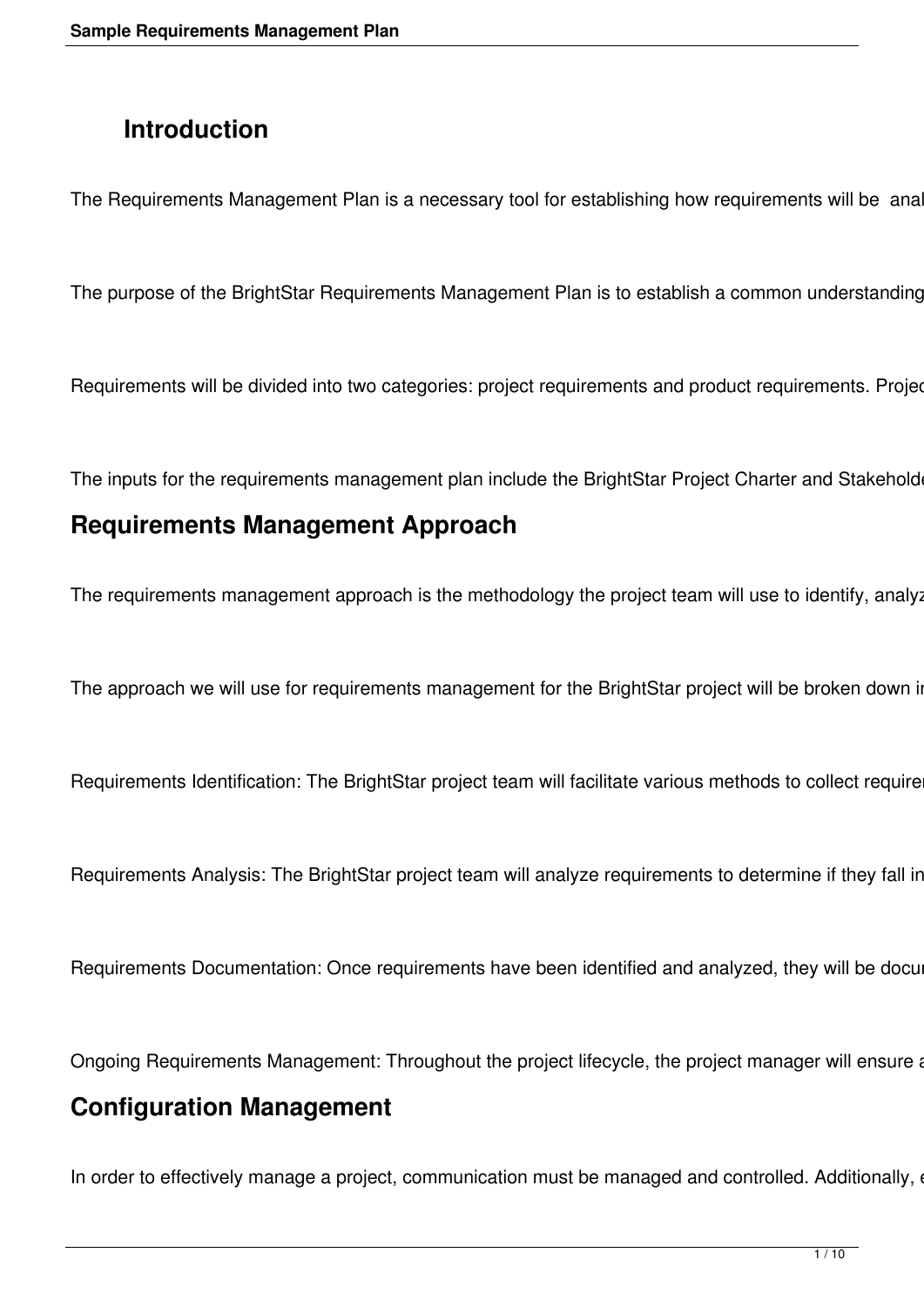For the BrightStar Project, the Requirements Management Plan will utilize the configuration management

Documentation and Version Control: All project documentation will be loaded into the Configuration Mar

Change Control: Any proposed changes in project requirements must be carefully considered before ap

### **Requirements Prioritization Process**

Prioritizing requirements is an important part of requirements management. Developers or service provio

The BrightStar project manager will facilitate stakeholder meetings in order to establish priorities for all p

**Priority Level** 

**Definition** 

High

These requirements are mission critical. They are required for project/product success or for progression

**Medium** 

These requirements support product/process operations but can be completed under the next product re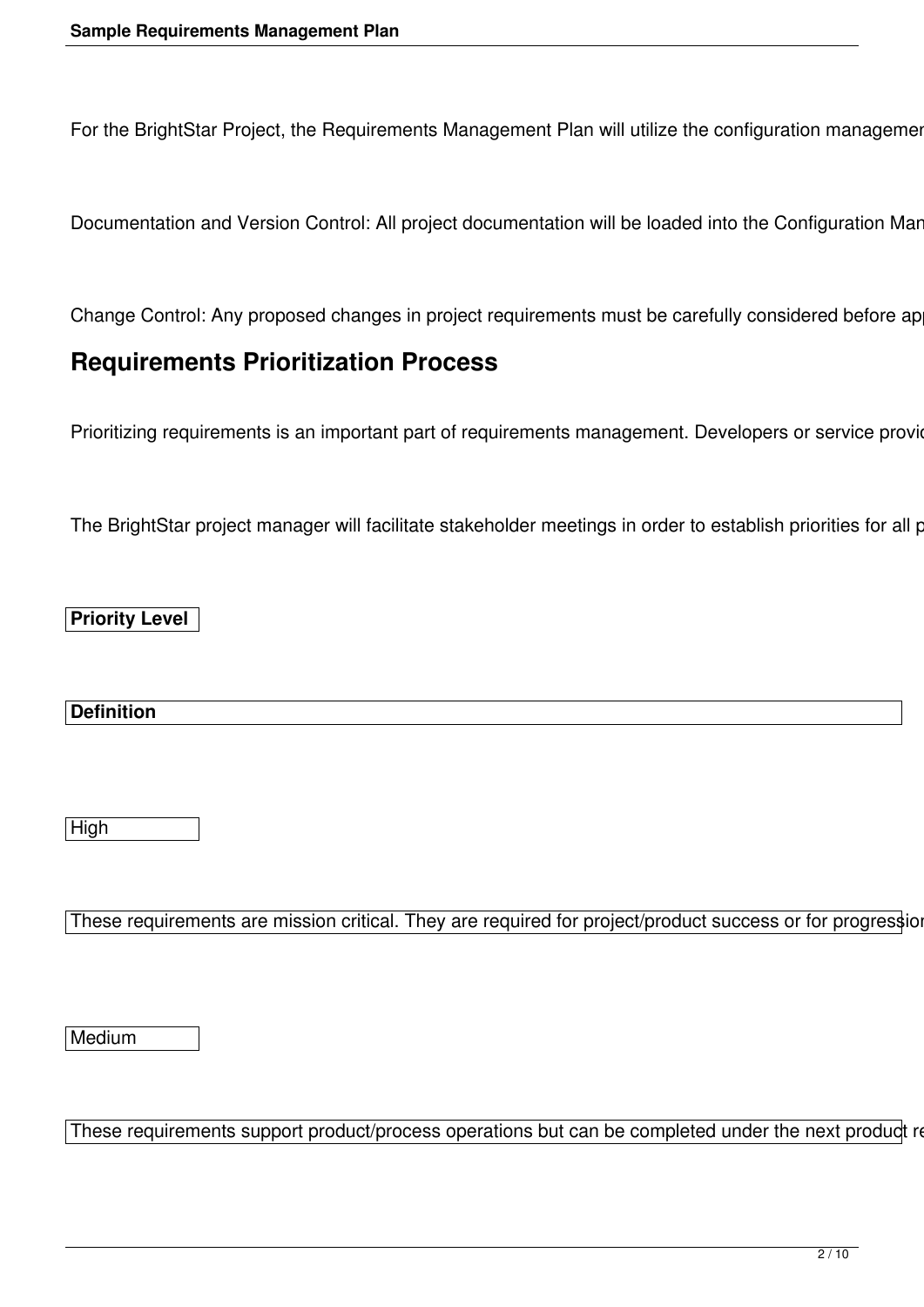Low

These requirements are quality and/or functional process enhancements and are disirable if time and re

### **Product Metrics**

Product metrics are an important part of determining a project's success. There must be some quantitative characteristics to measure against in order to gauge the progress and success of the project. Product metrics are usually technical in nature though not always. Such metrics may consist of performance, quality, or cost specifications. Metrics may also be based on the product requirements identified for a given project.

Product metrics for the BrightStar project will be based on cost, quality, and performance requirements as outlined in the project charter. In order to achieve project success, the BrightStar product must meet or exceed all established metrics.

Cost:

 - BrightStar cable product must cost less then \$6,000 per linear kilometer for fiber counts of 12-72 fibers; less than \$8,000 per linear kilometer for fiber counts of 84-180 fibers; less than \$10,000 per linear kilometer for fiber counts of 192-288 fibers.

Quality:

 - BrightStar cable product must achieve less than 10% attenuation in temperature cycle testing

- BrightStar cable product must achieve a minimum bending radius of less than 10 feet

 - BrightStar cable product must weigh less than 1.0 lb per linear foot for fiber counts of 12-180 fibers and less than 2.0 lbs for fiber counts greater than 180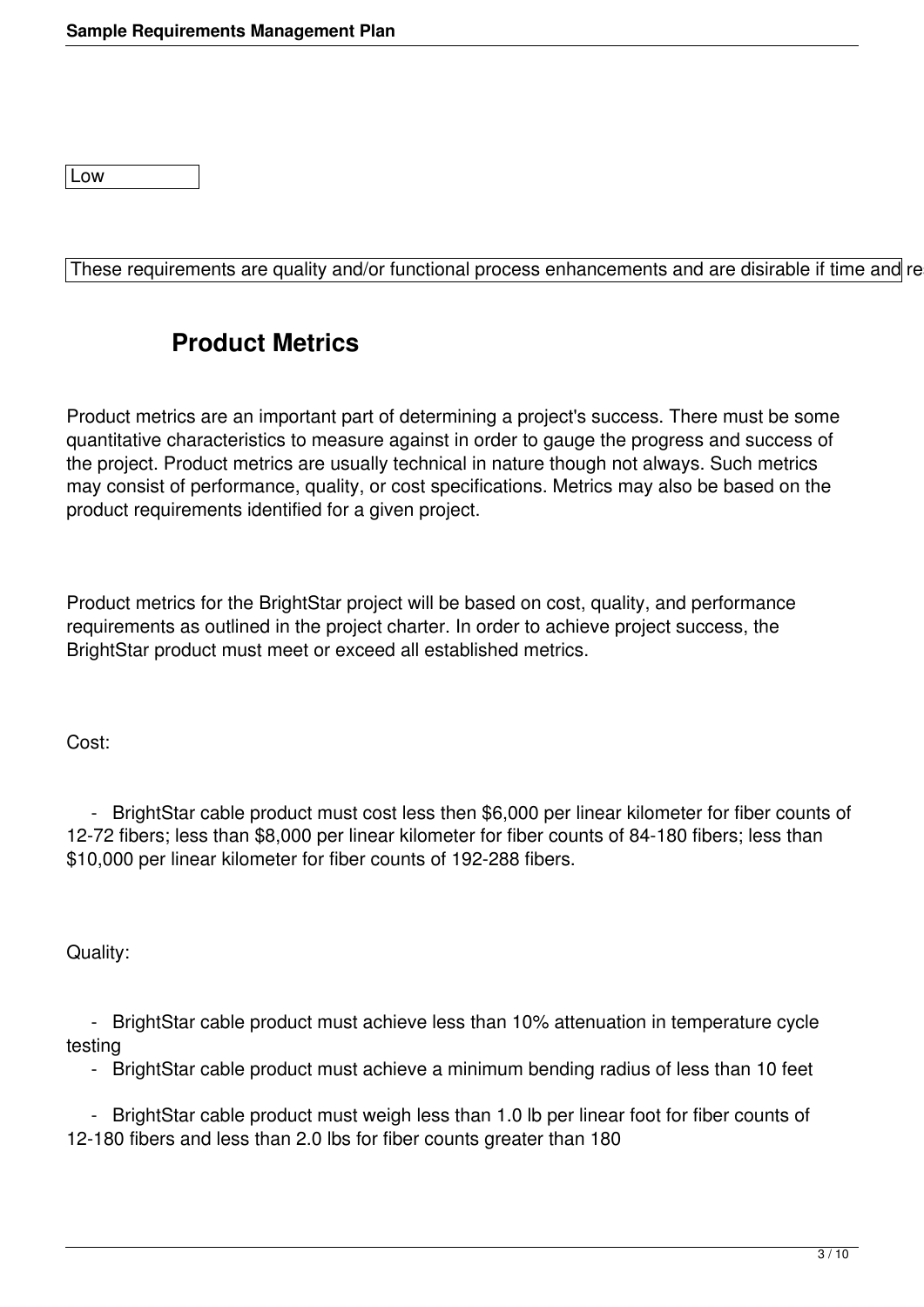Performance:

 - BrightStar cable must achieve an average attenuation of less than 0.1% per linear kilometer at 1550nm

 - BrightStar cable must achieve an average attenuation of less than 0.5% per linear kilometer at 1610nm

 - BrightStar cable must have a diameter of less than 1.0" for 12-72 fiber cables; less than 1.5" for 84-180 fiber cables; and less than 2.0" for 192-288 fiber cables

## **Requirements Traceability Matrix**

The Requirements Management Plan should include a requirements traceability matrix. The requirements traceability matrix is a tool to ensure that deliverables meet the requirements of the project. The matrix provides a thread from the established and agreed upon project requirements, through the project's various phases, and through to completion/implementation. This ensures that the product specifications and features satisfy the requirements on which they were based. Any interim project tasks associated with the requirements should be included. An example of this are test cases which will utilize metrics, based on the product requirements, which are linked to the project charter and design document. This allows a team member or stakeholder to follow a requirement through all tasks required for its completion.

Below is the requirements traceability matrix for the BrightStar project. The purpose of the requirements traceability matrix is to ensure all product requirements are completed in accordance with the project charter. This matrix provides a thread from all product requirements through design, testing, and user acceptance. Design document and charter references are contained in the BrightStar Project Configuration Management Plan. Any approved changes in project scope or requirements will result in changes to the traceability matrix below. Based on impacts of the approved changes, the Project Manager will make the necessary changes to the matrix and communicate those changes to all project stakeholders.

#### **Project Name**

Bright Star Fiber Optic Cable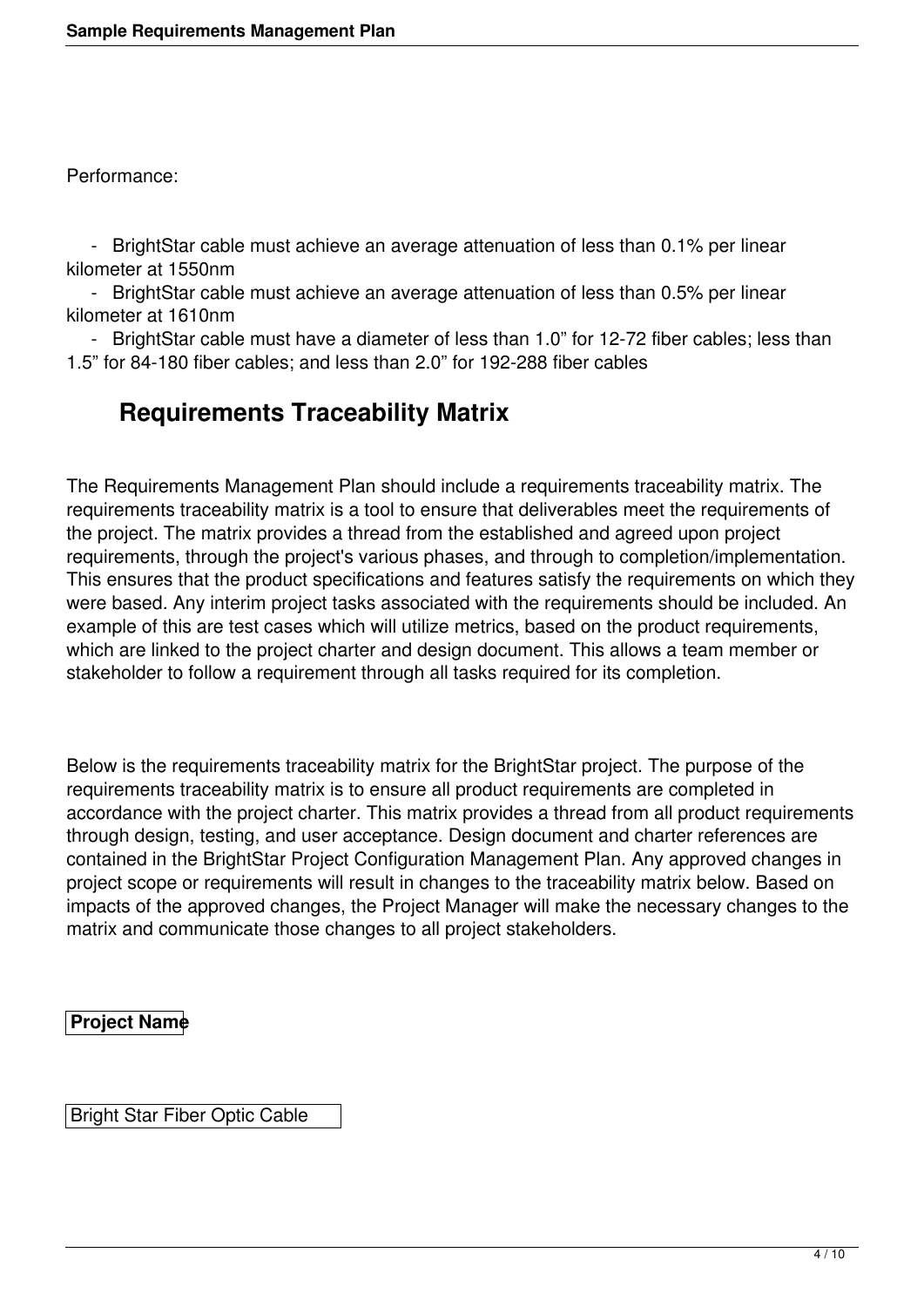**Business Area** 

**Research and Development** 

**Project Manager** 

J. Doe

**Business Analyst Lead** 

B. White

**QA Lead** 

F. Black

**Target Implementation Date** 

 $06/01/20$  xx

**Req. #**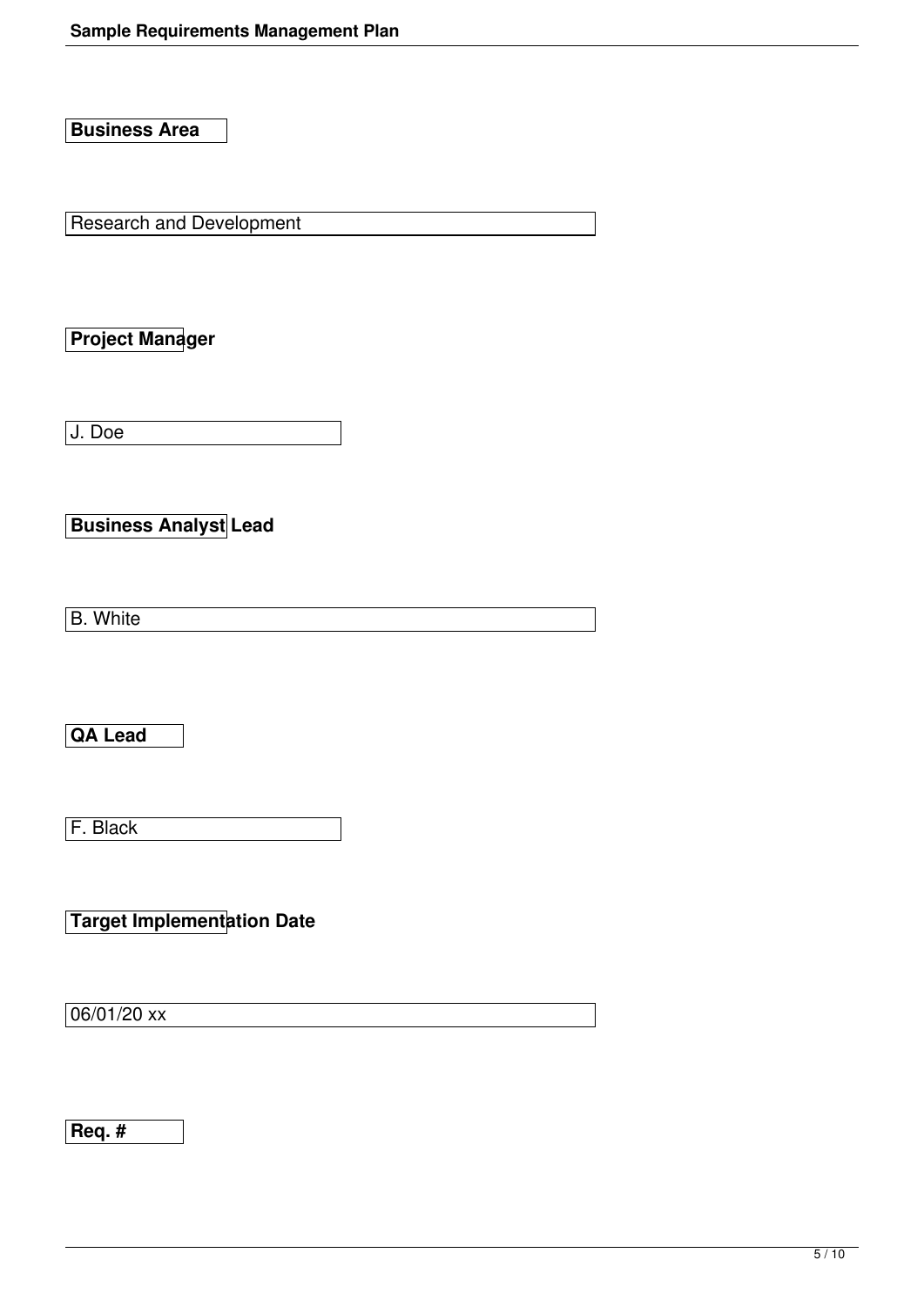**Requirement Description** 

**Design Docu Reference** 

**Charter Ref** 

**Test Case Reference** 

**User Acceptance Validation** 

**Comments** 

1

| Reduce cable building cost per linear foot by 15% |  |  |
|---------------------------------------------------|--|--|

DD001

 $3.2.4$ 

TS001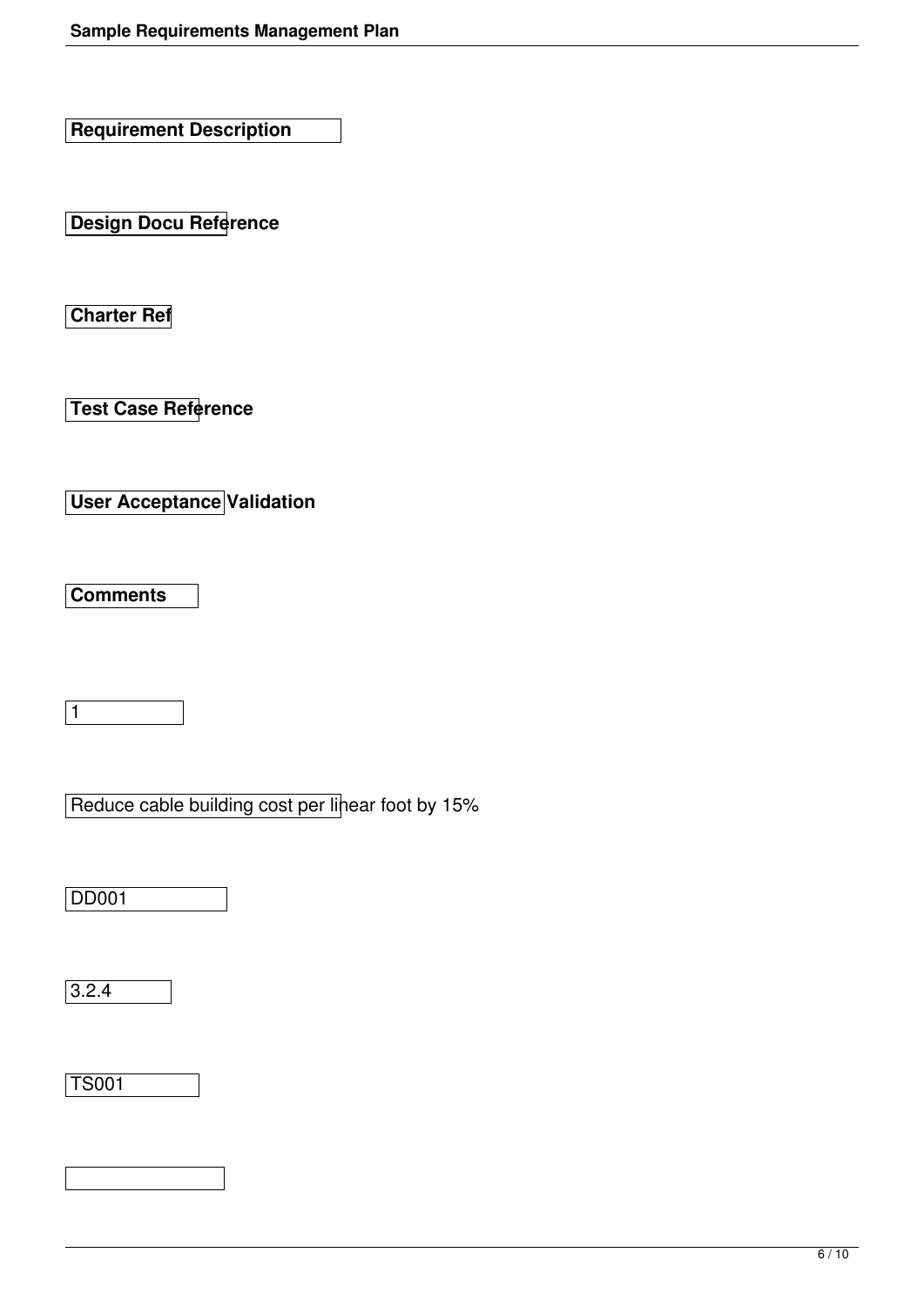| Improve attenuation in temperature testing by 10% |  |
|---------------------------------------------------|--|
|                                                   |  |

DD002

 $\overline{2.1.1}$ 

TS002

3

Improve fiber cable bending radius by 10%

DD003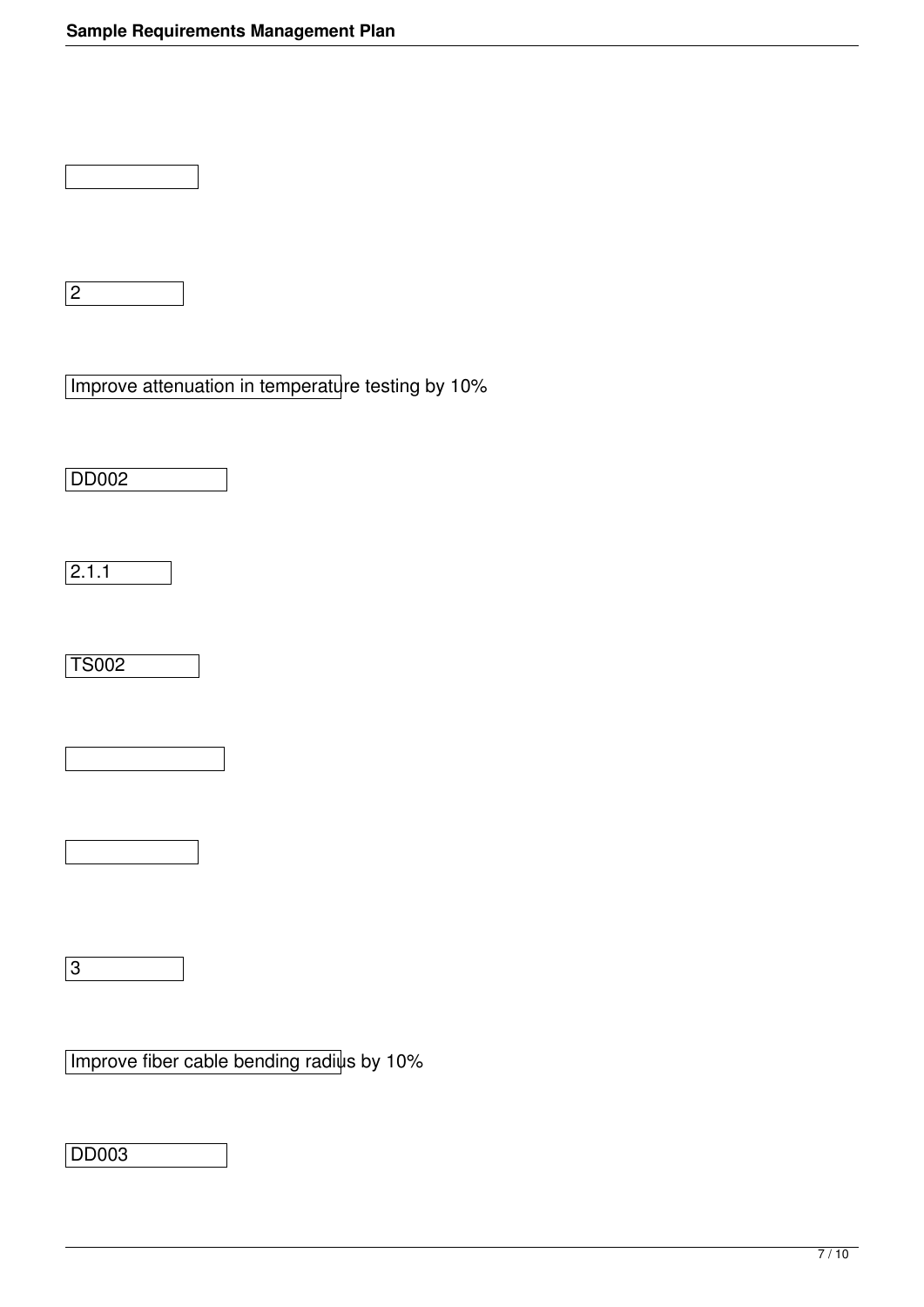$\sqrt{1.4.3}$ 

TS003

4

Reduce fiber cable weight by 10%

DD004

 $\overline{2.5.4}$ 

TS004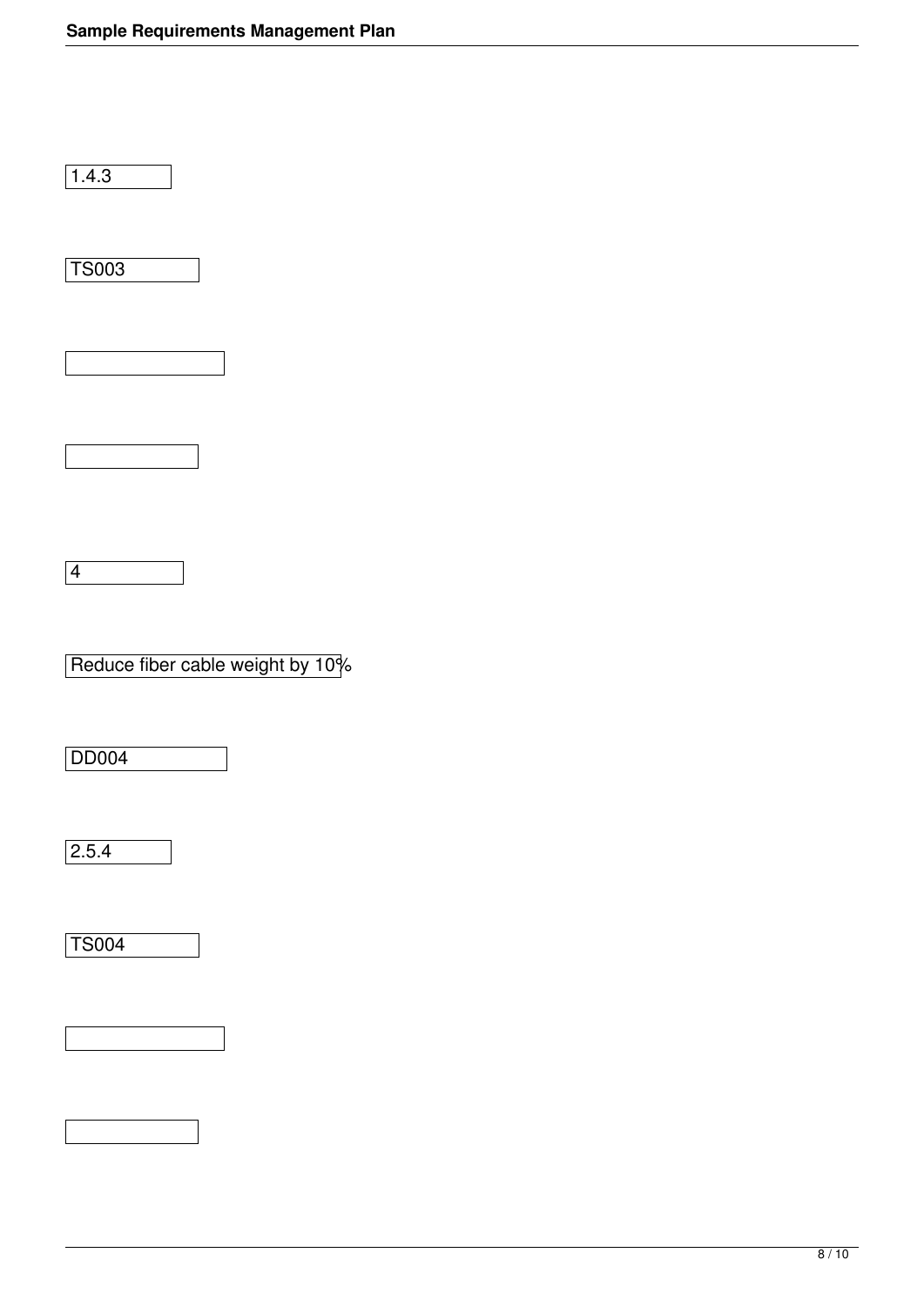5

Improve performance (attenuation) by 10%

DD005

 $\sqrt{1.6.5}$ 

TS005

6

Reduce cable diameter by 5%

DD006

1.3.2